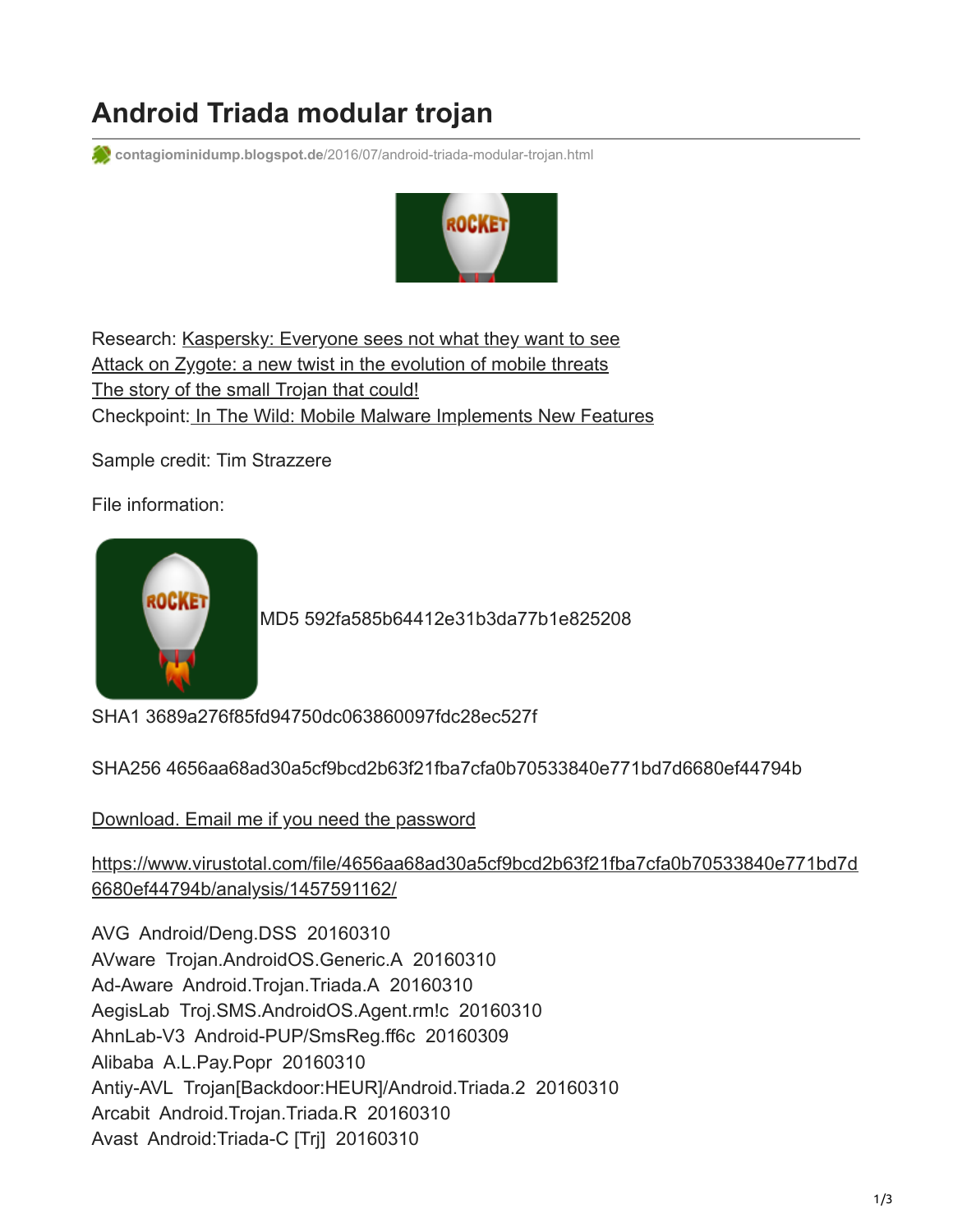Avira (no cloud) ANDROID/Triada.A.55 20160310 Baidu-International Trojan.Android.Agent.BKT 20160309 BitDefender Android.Trojan.Triada.A 20160310 CAT-QuickHeal Android.Triada.B1e19 (PUP) 20160310 Comodo UnclassifiedMalware 20160310 Cyren AndroidOS/GenBl.BCA0D997!Olympus 20160310 DrWeb Android.Rootkit.20 20160310 ESET-NOD32 a variant of Android/Spy.SmsSpy.AU 20160310 Emsisoft Android.Trojan.Triada.A (B) 20160310 F-Secure Android.Trojan.Triada.A 20160310 Fortinet Android/Agent.ANZ!tr 20160310 GData Android.Trojan.Triada.A 20160310 Ikarus HackTool.AndroidOS.RGenius 20160310 Jiangmin Backdoor.AndroidOS.cjj 20160310 K7GW Trojan ( 004d2c811 ) 20160310 Kaspersky HEUR:Backdoor.AndroidOS.Triada.b 20160310 McAfee Artemis!592FA585B644 20160310 eScan Android.Trojan.Triada.A 20160310 NANO-Antivirus Trojan.Android.Agent.dywqdy 20160310 Qihoo-360 Trojan.Android.Gen 20160310 Sophos Andr/Triada-A 20160310 Tencent Android.Trojan.Agentb.Auto 20160310 VIPRE Trojan.AndroidOS.Generic.A 20160310 Zoner Trojan.AndroidOS.SmsSpy.A 20160310

# **Required permissions**

android.permission.CHANGE\_NETWORK\_STATE (*change network connectivity*) android.permission.READ\_LOGS (*read sensitive log data*) android.permission.INTERNET (*full Internet access*) android.permission.SEND\_SMS (*send SMS messages*) android.permission.WRITE\_SMS (*edit SMS or MMS*) android.permission.ACCESS\_NETWORK\_STATE (*view network status*) android.permission.GET\_TASKS (*retrieve running applications*) android.permission.WRITE\_EXTERNAL\_STORAGE (*modify/delete SD card contents*) android.permission.GET\_PACKAGE\_SIZE (*measure application storage space*) android.permission.READ\_EXTERNAL\_STORAGE (*read from external storage*) android.permission.RECEIVE\_BOOT\_COMPLETED (*automatically start at boot*) android.permission.ACCESS\_MTK\_MMHW (*Unknown permission from android reference*) com.android.alarm.permission.SET\_ALARM (*set alarm in alarm clock*) android.permission.BROADCAST\_STICKY (*send sticky broadcast*) android.permission.WRITE\_SETTINGS (*modify global system settings*) android.permission.READ\_PHONE\_STATE (*read phone state and identity*) android.permission.READ\_SMS (*read SMS or MMS*)